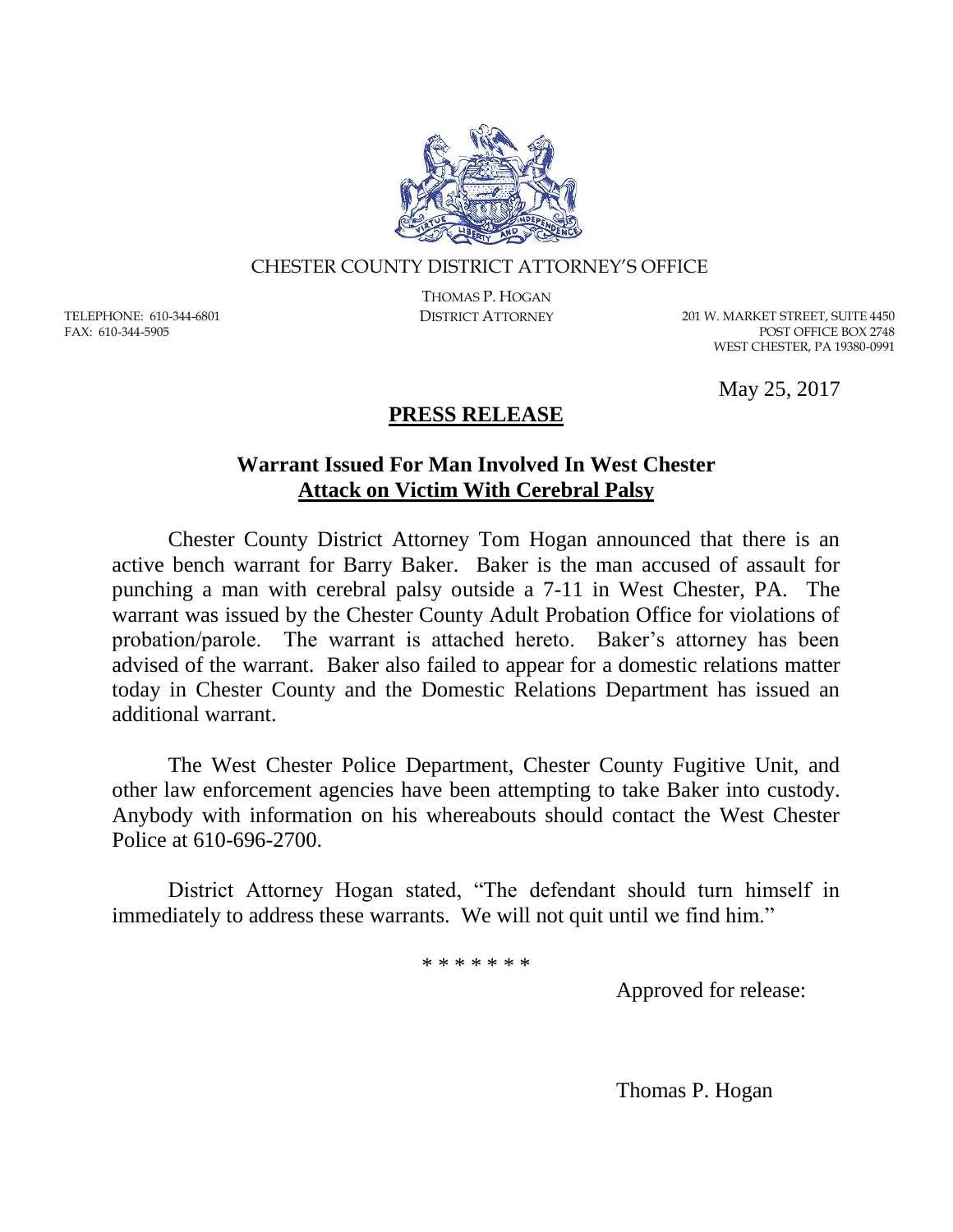Commonwealth of Pennsylvania Court of Common Pleas County of Chester 15th Judicial District



## **Bench Warrant Probation Violation**

Commonwealth of Pennsylvania v.

Barry Robert Baker Jr

**Chester County Probation Department** Chester County Justice Center 201 West Market Street, Suite 2100 P.O. Box 2746 West Chester, PA 19380 PH: 610-344-6290

Citation/Complaint No: Docket No: CP-15-CR-0000130-2009 Warrant Control No: 15-BV-0000250-2017 **Manual Control No:** 

Issued For: Barry Robert Baker Jr. OTN: K 733455-2 SID: Date Citation/Complaint Filed: 12/05/2008 NCIC OFF: PROB VIOLATION - SEE MIS OCC:

Charging Officer: Stacy S. Harper, E Fallowfield Twp Police Warrant ID: CPCMS702737523 Dept Lead Offense: 18 § 3925 §§ A Receiving Stolen Property (Withdrawn)

AND NOW, this 22nd day of May, 2017, the Sheriff of Chester County, or any other police officer, is hereby ORDERED to convey and deliver Barry Robert Baker Jr., residing at 21460 PARK AVE GEORGETOWN, DE 19947, into the custody of the Court of Common Pleas of Chester County, at Chester County Courthouse 201 West Market Street, Suite 1400 P.O. Box 2748 West Chester, PA 19380-0989 for a hearing. If the Court is unavailable, the individual may be held in the County Jail until the Court is opened for business, at which time the individual shall be promptly conveyed and delivered into the custody of the Court.

The authority in charge of the County Jail in which the party is incarcerated shall promptly notify the sheriff's office and the Court that the individual is being held pursuant to the bench warrant.

This warrant is issued because Violation of Probation-Theft From a Motor Vehicle.

Date

BY THE COURT

Judge James P. MacElree II





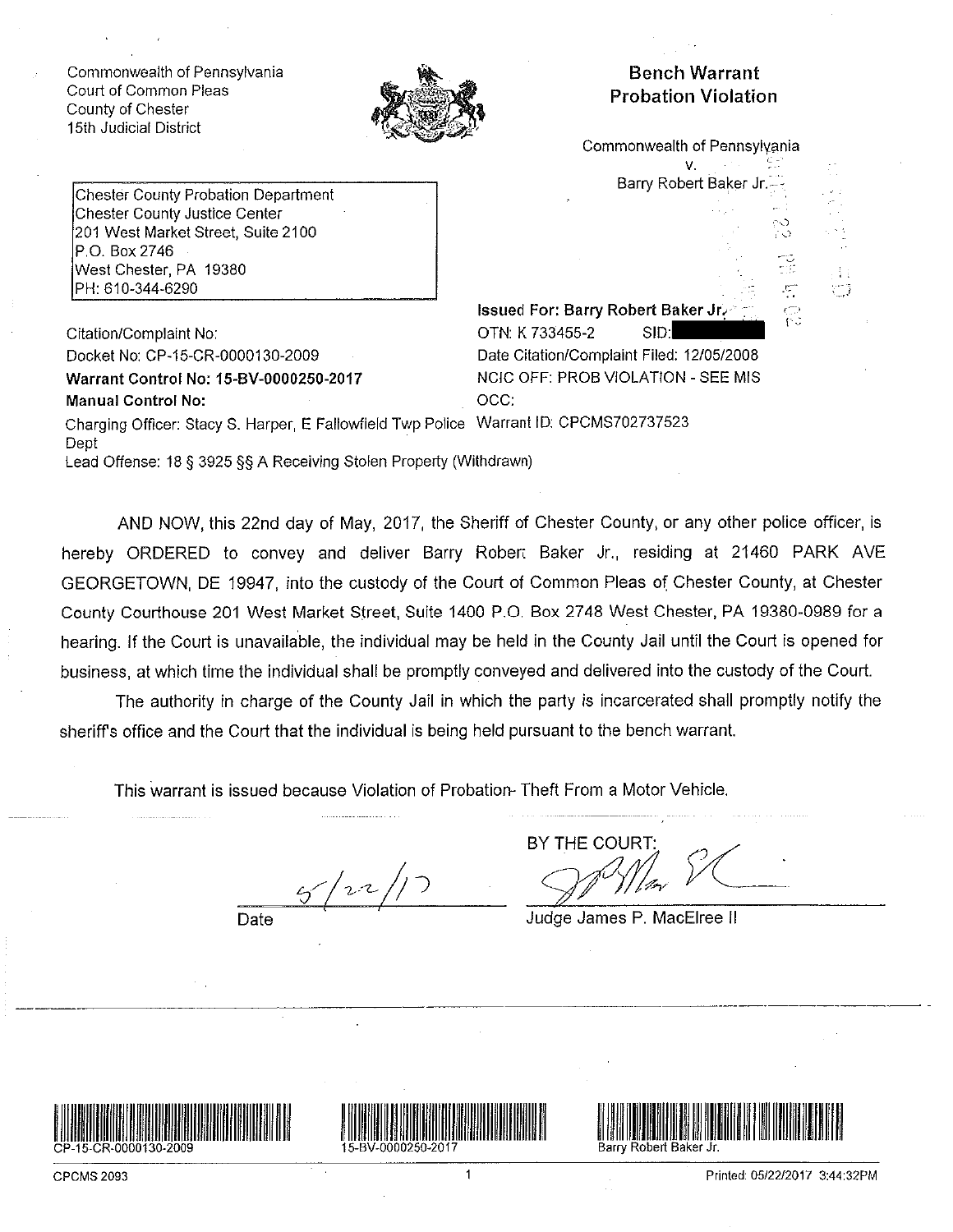#### COMMONWEALTH OF PENNSYLVANIA :

VS.

IN THE COURT OF COMMON PLEAS CHESTER COUNTY, PENNSYLVANIA

CRIMINAL ACTION

NO. CR-00130-2009

**BARRY BAKER** 

**BENCH WARRANT** ř

# **ORDER**

:

ŧ.

AND NOW, this  $\int_{0}^{1}$   $\mathcal{U}$  day of May, 2017, it appearing to the Court after considering the attached petition, that the defendant is not complying with its Order, a Bench Warrant is directed to issue forthwith.

#### BY THE COURT

DP Mm SL

|       |  | Certified From The Record          |  |
|-------|--|------------------------------------|--|
|       |  |                                    |  |
| This. |  |                                    |  |
|       |  |                                    |  |
|       |  | Deputy Clerk of Common Pleas Court |  |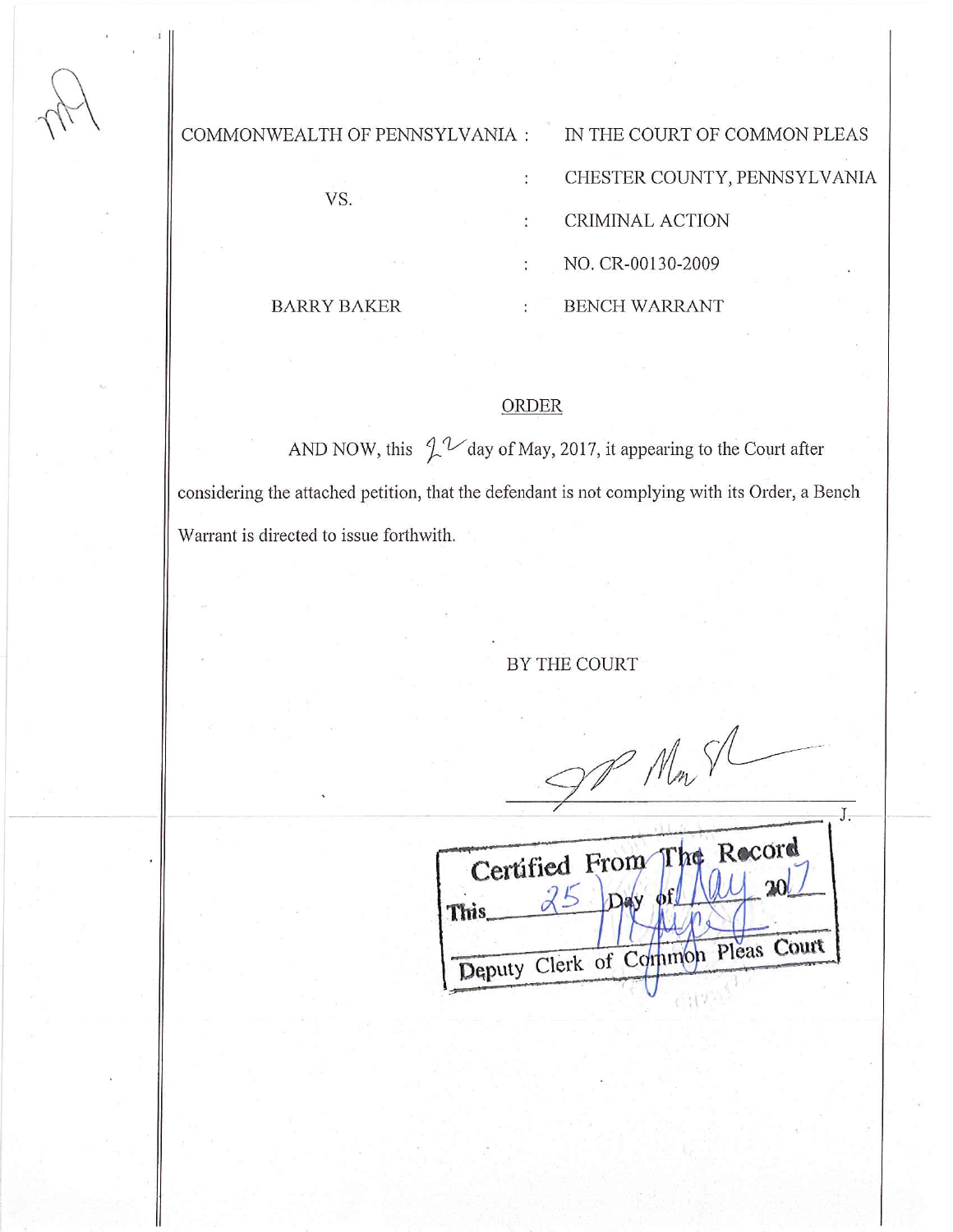COMMONWEALTH OF PENNSYLVANIA:

### IN THE COURT OF COMMON PLEAS

VS.

CHESTER COUNTY, PENNSYLVANIA

**CRIMINAL ACTION** 

#### **BARRY BAKER**

NO. CR-00130-2009

#### PETITION TO ISSUE BENCH WARRANT, SCHEDULE HEARINGS AND FIND PROBATION/PAROLE VIOLATION

 $\ddot{\cdot}$ 

#### TO THE HONORABLE, THE JUDGES OF THE SAID COURT:

AND NOW, comes Maite Ragazzo, Adult Probation, Parole and Pre-trial Officer who respectfully makes the following representations:

Term #: CR-00130-2009. On October 7, 2015, the defendant was sentenced to 1. 3 Years' Probation Consecutive by the Honorable James P. MacElree II, for the crime of Violation of Probation (Theft From a Motor Vehicle). The expiration date of the supervision period is October 7, 2018.

In addition to the General Rules for Probation and Parole the defendant was ordered to comply with the following special conditions:

- No contact with the victim. A)
- $B)$ Write letter of apology.

3. The above named defendant has violated the rules of Probation/Parole supervision in the following ways:

On May 17, 2017 a criminal complaint was filed by West Chester Borough A) Police Department stemming from an incident on May 10, 2017. The defendant was charged with Simple Assault, Harassment, and Disorderly Conduct.

A Preliminary Hearing is scheduled before District Justice Mark A. Bruno on May 30, 2017.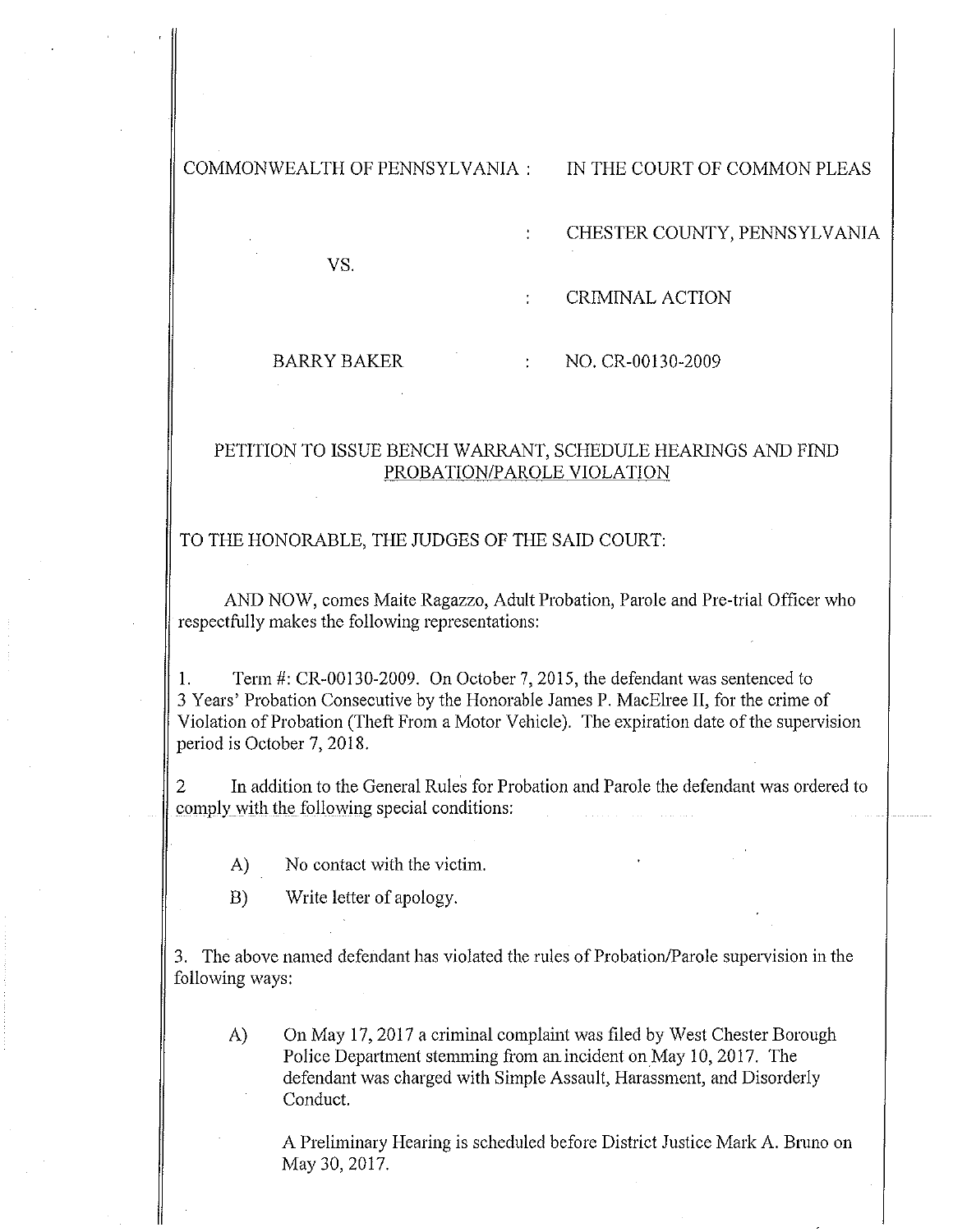- The defendant has failed to pay \$2,350.21 in restitution as of May 22, 2017.  $B)$
- $\mathcal{C}$ The defendant has failed to pay \$2,011.60 in fines, costs and/or supervision fee as of May 22, 2017.

WHEREFORE, the petitioner prays the Honorable Court to issue a Bench Warrant, Schedule hearings and find the defendant in violation of his Probation/Parole.

Probation/Parole Officer Chester County, Pennsylvania

#### <u>VERIFICATION</u>

I, Maite Ragazzo, Probation Officer of Chester County, verify that the facts set forth in this document are true and correct to the best of my information, knowledge and belief. I understand that the facts are verified subject to the penalties for unsworn falsification to the authorities under Crimes Code 4904 (18 Pa. C.S. 4904).

Date: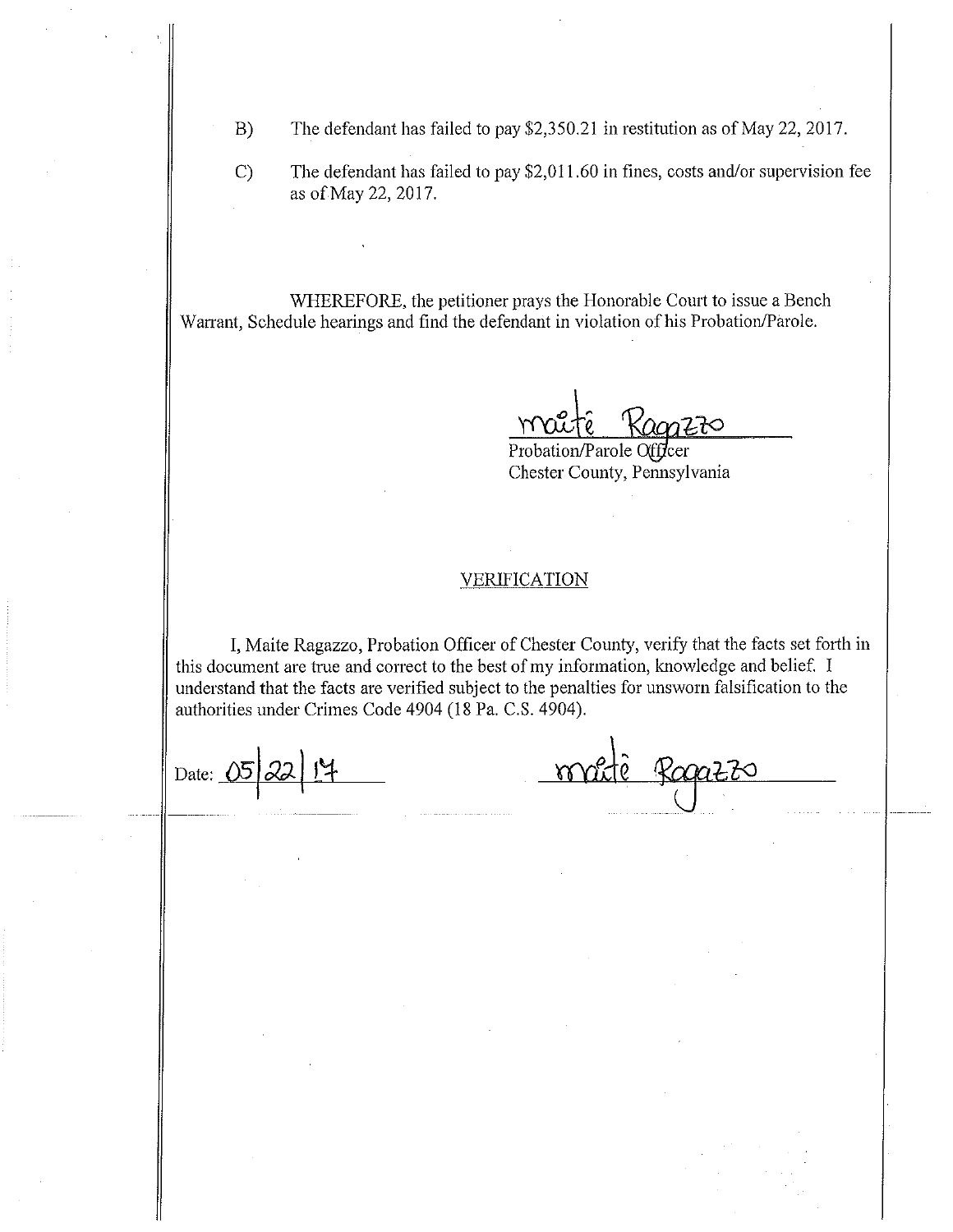#### Commonwealth of Pennsylvania V.

#### Warrant Control No: 15-BV-0000250-2017

#### **Manual Control No:**

Docket No: CP-15-CR-0000130-2009

Barry Robert Baker Jr.

## DEFENDANT IDENTIFICATION INFORMATION

| <b>LiveScan Tracking Number</b> |                                                                                                                              | <b>Social Security Number</b> |                                                                                                                                    |                                         | SID (State Identification Number)                                                                                             |                      |            |                                      | FBI Number  |              |                        |
|---------------------------------|------------------------------------------------------------------------------------------------------------------------------|-------------------------------|------------------------------------------------------------------------------------------------------------------------------------|-----------------------------------------|-------------------------------------------------------------------------------------------------------------------------------|----------------------|------------|--------------------------------------|-------------|--------------|------------------------|
| Age<br>29                       | Race<br>White                                                                                                                |                               | Ethnicity<br>Non Hispanic                                                                                                          | Gender<br>Male<br>×                     | Eye Color<br>Blue                                                                                                             | Brown                | Hair Color | Date of Birth                        | 180         | Weight (lbs) | Height(Ft/in)<br>5'10" |
|                                 | <b>NCIC Extradition Code / Description:</b>                                                                                  |                               | Distance:                                                                                                                          |                                         |                                                                                                                               |                      |            |                                      |             |              |                        |
| Allas                           | Roberts Baker, Barry Roberts Baker Jr.                                                                                       |                               | Barry Baker, Barry Baker Jr., Barry Jr. Robert Baker, Barry Jr.<br>Robert Baker, Barry R. Baker Jr., Barry Robert Baker Jr., Barry |                                         |                                                                                                                               | Participant Local No |            |                                      |             |              |                        |
| Prosecution<br>PO Box 2746      | Julie Marie Potts<br>West Chester, PA 19380-0989                                                                             |                               |                                                                                                                                    |                                         |                                                                                                                               |                      |            |                                      |             |              |                        |
|                                 | : Thirteen (13) Tattoos                                                                                                      |                               | Distinguishing Features/Special Considerations                                                                                     |                                         |                                                                                                                               |                      |            |                                      |             |              |                        |
|                                 |                                                                                                                              |                               |                                                                                                                                    | DEFENDANT LICENSE / VEHICLE INFORMATION |                                                                                                                               |                      |            |                                      |             |              |                        |
| 28772090                        | License Number                                                                                                               |                               |                                                                                                                                    |                                         | State<br>PA                                                                                                                   |                      |            | <b>Expiration Date</b><br>05/06/2020 |             |              |                        |
| <b>Plate Number</b>             |                                                                                                                              | <b>State</b>                  | Hazmat                                                                                                                             |                                         | Registration Sticker (MMYYYY)                                                                                                 |                      |            | Comm'l Veh. Ind.                     | School Veh. |              | Oth. Veh. Cd           |
| Home<br>Home<br>Home            | 21460 PARK AVE<br>GEORGETOWN DE 19947<br>15 Somerset Dr<br>Coatesville, PA 19320<br>316 Lincoln Ave<br>Downingtown, PA 19335 |                               |                                                                                                                                    | Home<br>Mailing<br>Other                | 21460 Park Ave<br>Georgetown, MD 19947<br>228 William St<br>Downingtown, PA 19335<br>246 Chestnut St<br>Downingtown, PA 19335 |                      |            |                                      |             |              |                        |
| Other<br>Other                  | 360 Hephzibah HI<br>Coatesville, PA 19320<br>130 E Chestnut St<br>West Chester, PA 19380                                     |                               |                                                                                                                                    | Home<br>Other                           | 218 1/2 N Water St<br>Selingsgrove, PA 17870<br>360 Hephzibah HI Rd<br>Coatesville, PA 19320                                  |                      |            |                                      |             |              |                        |
| Other<br>610-380-9325           | 360 Hephzibah Hill Rd<br>Coatesville, PA 19320                                                                               |                               |                                                                                                                                    | Primary<br>PA                           | <b>Chester County</b>                                                                                                         |                      |            |                                      |             |              |                        |

 $\overline{3}$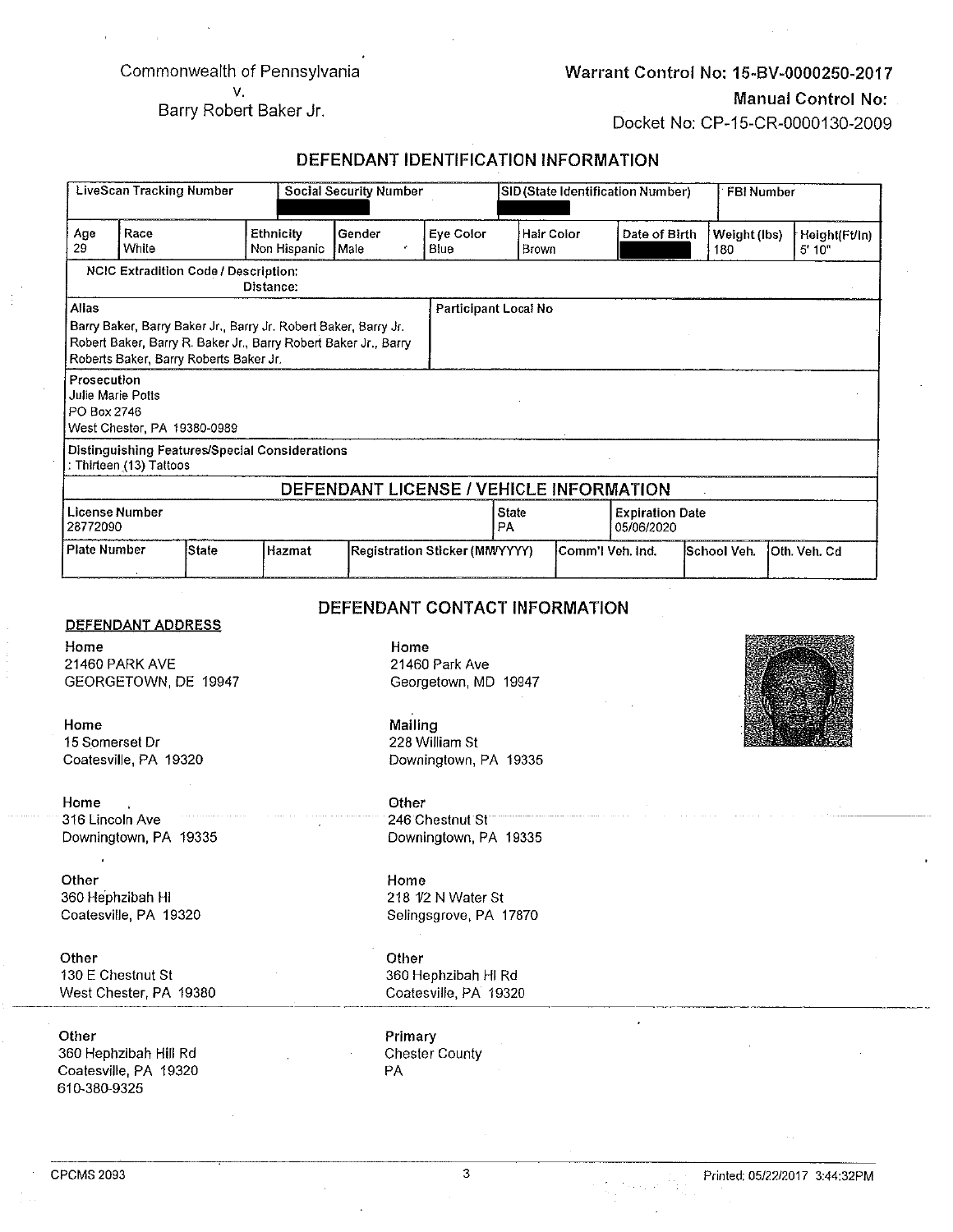#### Commonwealth of Pennsylvania v.

# Warrant Control No: 15-BV-0000250-2017

Barry Robert Baker Jr.

# **Manual Control No:**

Docket No: CP-15-CR-0000130-2009

| All Charge(s)            |                                                           |             |  |  |  |  |
|--------------------------|-----------------------------------------------------------|-------------|--|--|--|--|
| 18 § 3925 §§ A F3 (Lead) | Receiving Stolen Property                                 | Withdrawn   |  |  |  |  |
| $18$ § 3934 §§ A M1      | Theft From A Motor Vehicle                                | Guilty Plea |  |  |  |  |
| 18S903SSA1F3             | Criminal Conspiracy Engaging - Receiving Stolen Property  | Withdrawn   |  |  |  |  |
| $18$ § 903 §§ A2 F3      | Criminal Conspiracy Aiding - Receiving Stolen Property    | Withdrawn   |  |  |  |  |
| $18 \S 903 \S 8 B F3$    | Criminal Conspiracy Knowledge - Receiving Stolen Property | Withdrawn   |  |  |  |  |

 $\overline{4}$